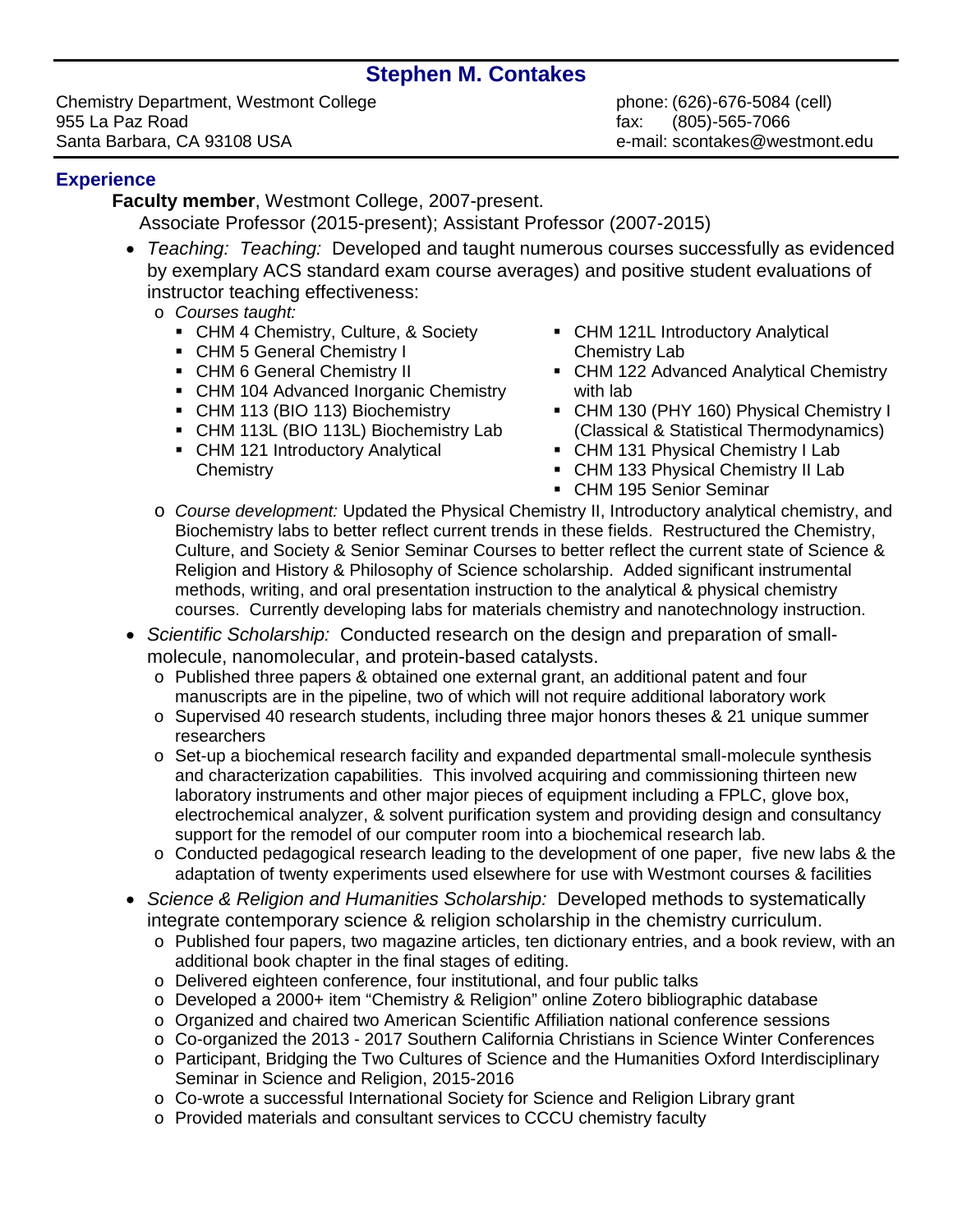- *Service:* Served the department & college in several capacities, most notably: o Institutional
	- Chair, Quantitative Literacy ILO assessment team, 2015-16
	- Chair, Professional Development committee, 2011-12
	- Secretary, Professional Development committee, 2010 11
	- Member, Faculty Personnel Committee, 2016-present
	- Member, General Education Committee, 2014-16
	- Member, Information Literacy ILO Assessment Team, 2014-15
	- Member, Critical Thinking Assessment Team, 2013-2014
	- Member, Diversity committee, 2012-13
	- Member, Economics & Business search committee, 2012 14
	- **Member, David K. Winter Servant Leadership Awards Selection Committee, 2013**
	- Member, Library search committee, 2012
	- **Member, Focus day planning committee, 2012**
	- Member, HHMI proposal development and writing committee, 2011
	- Member, Chemistry department search committees, 2008, 2009, 2010-11, and 2013-15.
	- Member, Computer Technology Advisory committee, 2008 2010
	- o Departmental:
		- Chair, summer 2017-present.
		- Helped acquire, maintain, & repair departmental instrumentation and other equipment
		- Invited speakers for departmental and campus-wide symposia
		- Developed promotional materials and assisted with recruitment efforts
		- Served as advisor to the Westmont Chemistry Club, fall 2007 present
		- Hosted Friday evening dinners for student researchers during the 2008 2017 summer research seasons
		- Co-organized departmental chapels, 2007-2010
	- o Ad Hoc
		- Advisor, Westmont College Chemistry Club 2007-present.
		- Advisor, Westmont College Science & Religion Club, 2015-present.
		- Panelist, Prospective student Preview Days Panel, 2016
		- Panelist, Faith Journeys and Turning Points, Westmont College First Year Retreat, 2012
		- Panelist, Teaching at Westmont session for new faculty orientation, 2011

*Visitor,* California Institute of Technology, August 2006-2009: Undertook collaborative research in protein engineering. Past duties also included consulting on the development of molecular wires for probing the active sites of the enzymes methyl-CoM reductase, cytochrome P450BM3, and lipoxygenases.

*Assistant Professor of Chemistry*, Azusa Pacific University, August 2006-May 2007: Courses taught:

- o Introductory chemistry
- o Organic and Biochemistry
- o Organic & Biochemistry lab
- o Biochemistry I
- o Biochemistry I lab
- o Biochemistry II
- o Biochemistry II lab

*Consultant,* OhmX Corporation, June 2005- May 2007: Provided technical expertise related to the development of protein biosensors.

*Postdoctoral Scholar*, California Institute of Technology, June 2001- August, 2006: Bioinorganic and biophysical chemistry research under Prof. Harry B. Gray

- Designed & Prepared Ru and Re diimine molecular wires that reversibly and selectively bind copper amine oxidases and cytochrome P450cam
- Photogenerated topaquinone radicals in copper amine oxidase using Re diimine molecular wires
- Three publications and five presentations at professional meetings
- Mentored three undergraduate researchers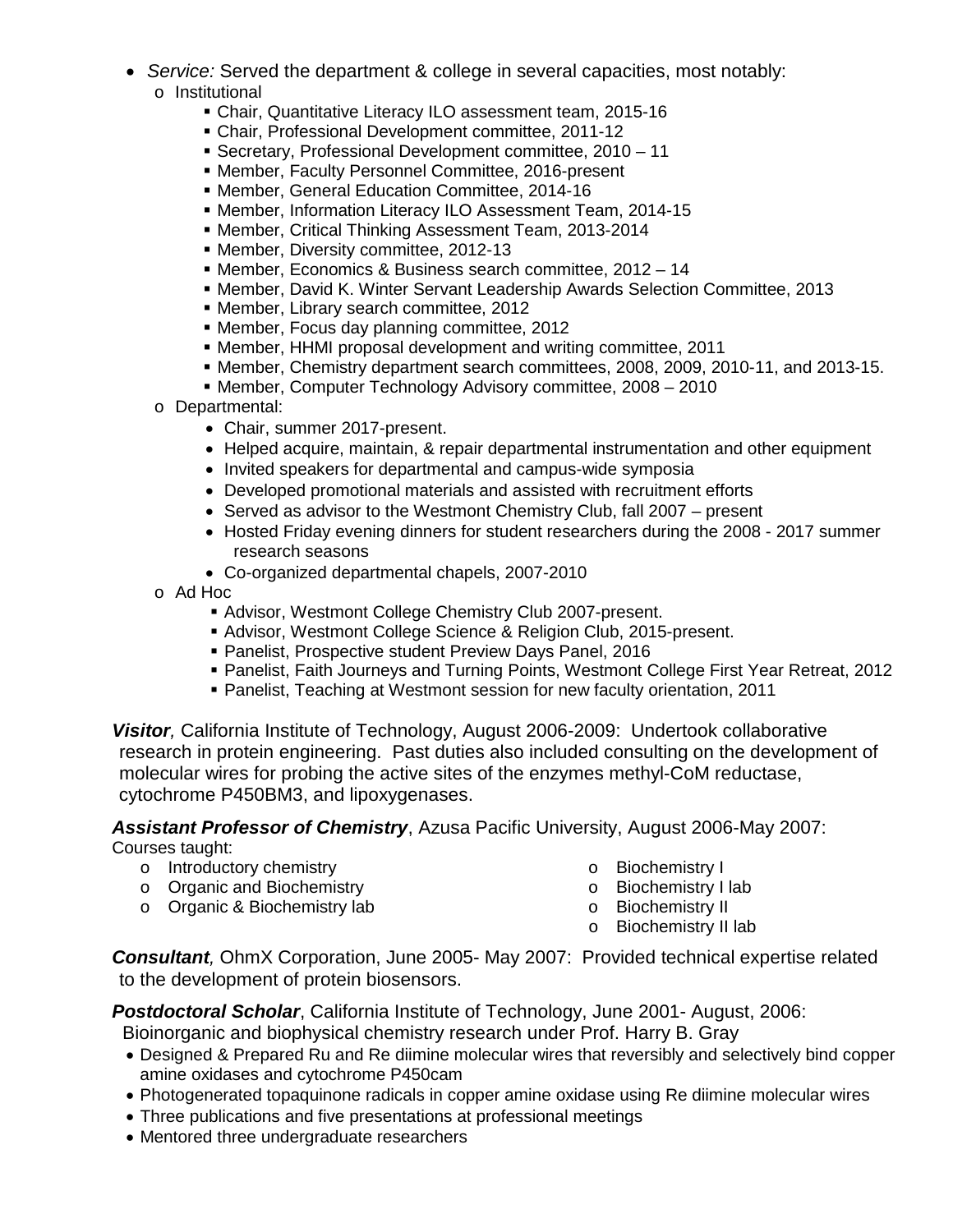*Consultant,* Jet Propulsion Laboratory, July 2005 – June 2006: Advised Dr. Adrian Ponce and his group on the design of synthetic receptor sites for spore detection.

*Research Mentor*, California Institute of Technology Freshman Summer Institute Program, August - September, 2005: Taught two incoming Caltech freshmen research methods & techniques.

*Research Assistant*, University of Illinois. January 1996 – May 2001:

Conducted research in synthetic organometallic chemistry under Prof. T. B. Rauchfuss:

- Prepared four new classes of organometallic cyanide clusters and three new coordination networks
- Characterized the structures of numerous organometallic cyanide clusters and polymers using Xray crystallography, NMR, IR, and MS
- Synthesized & characterized the  $1<sup>st</sup>$  model complex for the all-Fe hydrogenase active site cofactor
- Prepared and characterized  $\pi$ -complexes of Cp<sup>\*</sup>Ru<sup>2+</sup> with phthalocyanines
- Eleven publications and six presentations at professional meetings

*Teaching Assistant*, University of Illinois. August 1996 - May 1997, January - December 1999:

- Teaching assistant, *General Chemistry*. Lectured, held review sessions, wrote & gave quizzes.
- Teaching assistant, *Industrial Inorganic Chemistry*. Provided organizational & administrative assistance.
- Head Teaching Assistant, *General Chemistry Lab*. Prepared course materials, wrote exams, and tested experiments.

*Summer Researcher*, Sandia National Labs. May - August 1995, May - August 1994:

Conducted original research in sol-gel science under Dr. C.J. Brinker:

- Published two articles on the effect of preparation conditions on the properties of sol-gel derived thin films, powders, gels, and membranes
- Developed a molecular imprinting method for controlling pore sizes in silica thin films
- Measured stresses in dip-coated thin films as a function of solvent partial pressure during drying

## **Education**

*Postdoctoral***:** California Institute of Technology, June 2001- August 2007. Advisor: Harry B. Gray

**Ph.D.:** University of Illinois at Urbana-Champaign, October 2001.

 Thesis Title: Synthesis and Characterization of Novel Organometallic Phthalocyanines and Cyanometallates

 Thesis Advisor: Thomas B. Rauchfuss GPA: 4.00/4.00

*B.S. Chemistry: Lehigh University, May, 1995*

*B.S. Chemical Engineering: Lehigh University, May, 1995* Both with Highest Honors. GPA: 3.99/4.00

# **Technical Skills**

## *Chemical and Biochemical Synthesis*

- Expert in synthesis and manipulation of air sensitive compounds using Schlenk manifolds, glove boxes, and high vacuum systems.
- Proficient in the maintenance and use of solvent purification systems
- Proficient at performing chromatographic separations by flash chromatography, HPLC, and FPLC
- Proficient at engineering, expressing, and purifying proteins

## *Spectroscopy and Crystallography*

- Proficient with the use and modification of a pulsed laser system for nanosecond time-resolved emission and absorption spectroscopy
- Proficient in the use of *SHELX* and *PLATON* for the solution and refinement of crystallographic data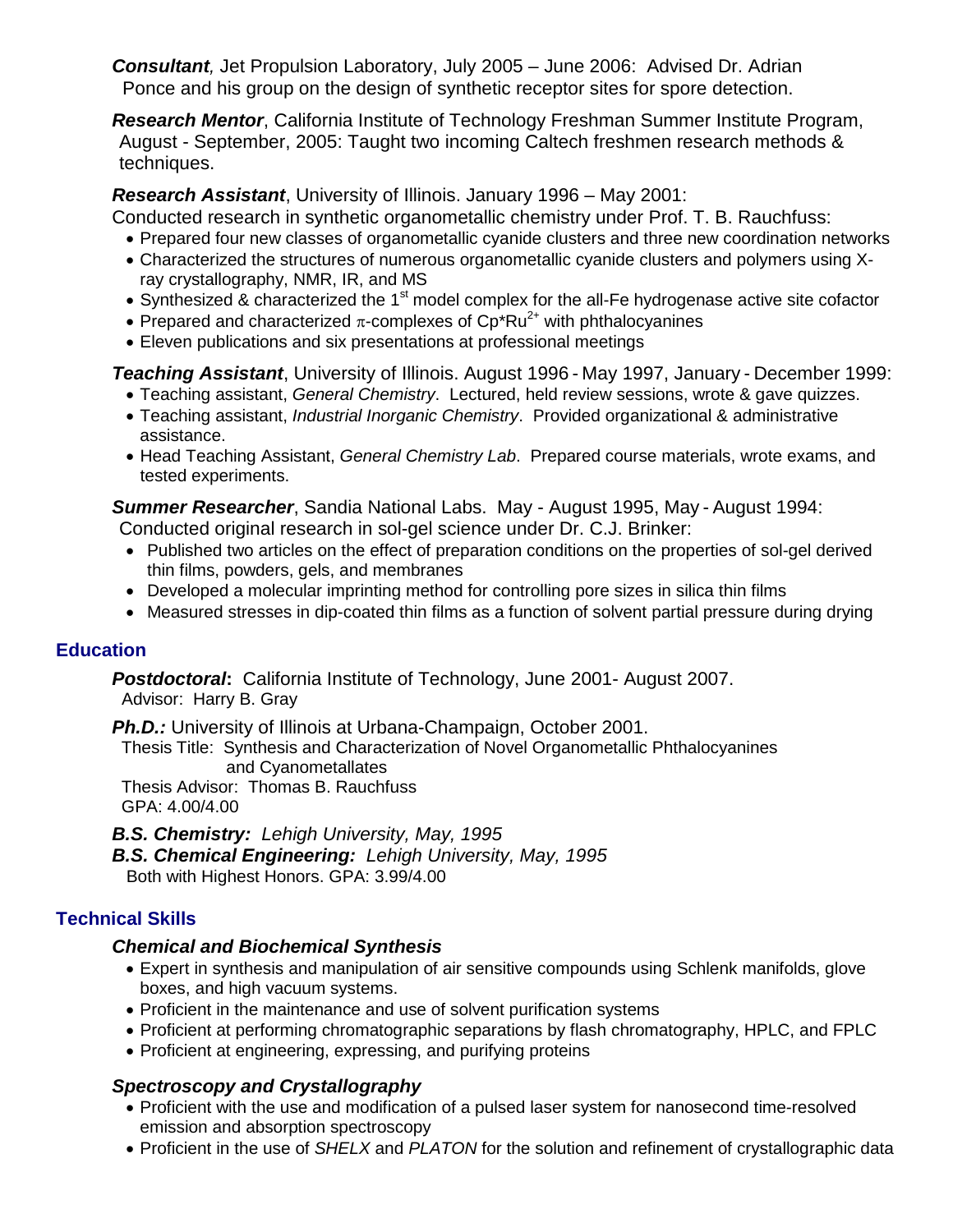- Proficient with the use and basic maintenance of instruments for NMR, IR, UV-vis, Fluorimetry, ESI-MS, and AA spectroscopy
- Proficient in the use of and basic maintenance of HPLC, GC, and GC-MS instruments
- Experienced in the use of CD, EPR, XPS, SEM, and TGA analysis techniques

#### *Selected Software*

- General: MS Word, Excel, and PowerPoint; EndNote; Photoshop, Acrobat Professional
- Chemical: ChemDraw, SciFinder Scholar; HyperChem, Chem3D Ultra; CambridgeSoft E-notebook, ACD Labs NMR Processor; ShelX; Oscail X, Olex2; Mercury

#### **Professional Affiliations**

American Chemical Society American Scientific Affiliation Tau Beta Pi Sigma Xi Omicron Delta Kappa

#### **Selected Honors**

Fellow of the American Scientific Affiliation, 2017 Bruce and Adaline Bare Outstanding Teacher Award in Natural and Behavioral Sciences, 2013 National Institutes of Health Postdoctoral Fellow, 2002 – 2004 T.*S*. Piper Award in Inorganic Chemistry, 2000 National Science Foundation Predoctoral Fellow, 1995 – 1998 Barry Goldwater Scholar, 1994 -1995

#### **Recent Professional Service Activities**

- *Professional review work: 2015-present:* Editorial board member for *Perspectives on Science and Christian Faith*. 2007*-present:* Ad hoc reviewer for Petroleum Research Fund, National Science Foundation, National Center for Case Study Teaching in Science, Oxford University Press, the *Journal of Chemical Education*, *Hyle*, Pearson Higher Education, Holt-Rinehart, and Winston**.**
- *American Chemical Society Los Padres Local Section Service, 2007-present:* National Chemistry Olympiad Coordinator, 2011-present, Executive committee member, 2011-2013; Education committee chair, 2012. National Chemistry week chair; 2010-2011, 2013; Earth day coordinator, 2011-2012; National Chemistry Week outreach event leader, 2007-9, 2012.
- *American Scientific Affiliation, 2009-present:* Helped organize and moderate several sessions for the 2012 and 2013 national meeting technical programs. Served the *Southern California Christians in Science Local Section* in several leadership capacities, including secretary (2009-present) and webmaster (2009-2010). Helped organize local meetings in Southern California and the Santa Barbara area, most notably the 2013 - 2017 Winter Day Conferences at which I also served as program chair (2013-16) or co-chair (2017).
- *Summer Undergraduate Research Fellow Mentor*, 2002-2005: Directed three undergraduate student research projects. This involved mentoring students in project design, proposal writing, lab techniques, data analysis, and technical communication.

#### **Scientific Articles (\* denotes undergraduate coauthors)**

1. Contakes, S.M. "Contakes, S. M., Misconduct at the Lab? A Performance Task Case Study for Teaching Data Analysis and Critical Thinking. *Journal of Chemical Education* **2015**, *93* (2), 314– 317. <http://pubs.acs.org/doi/abs/10.1021/acs.jchemed.5b00478>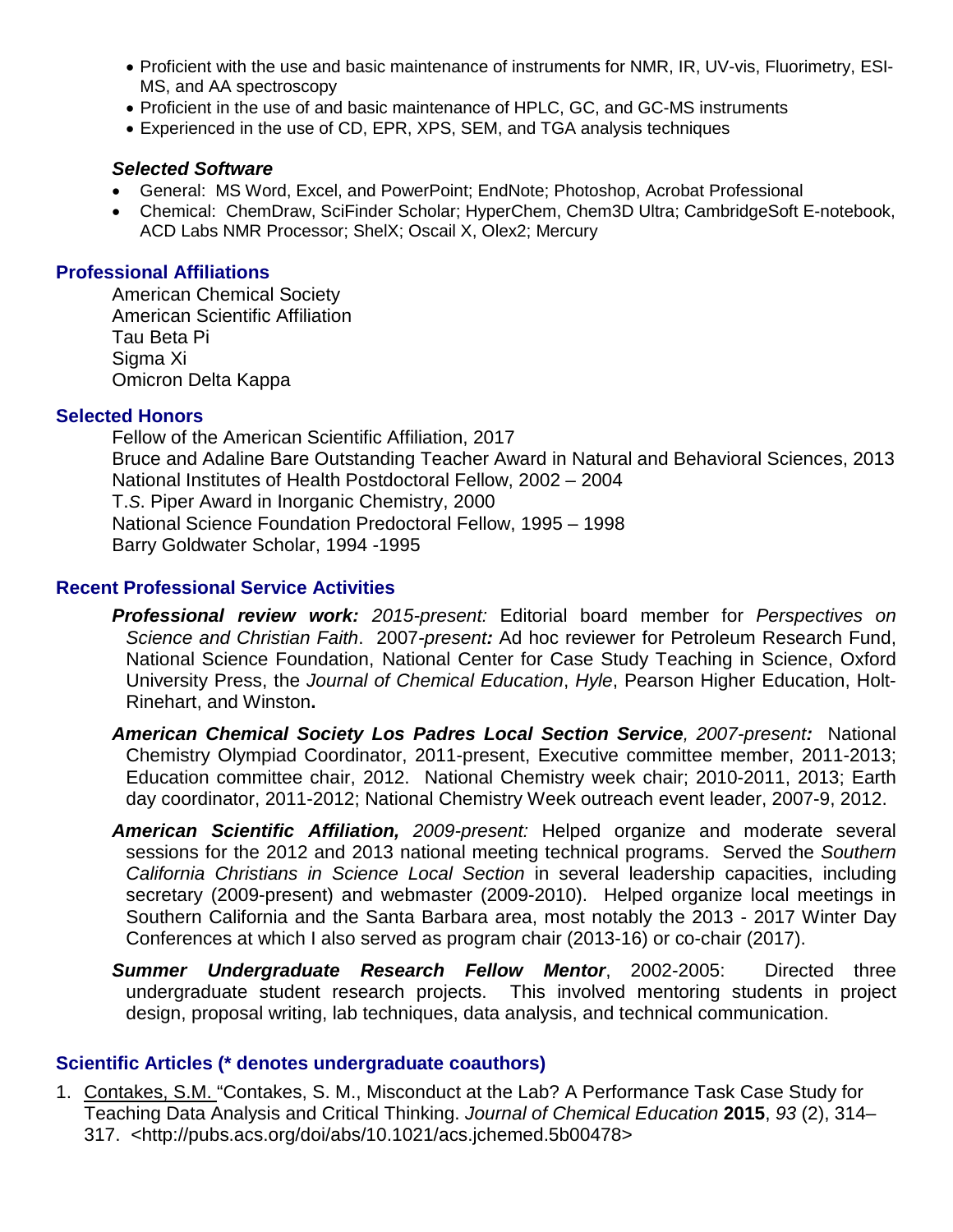- 2. Brautigam, B., Herholdt, C., Farnsworth, W., Brudi, E., Eric, M.D., Wu, G. & Contakes, S. "Crystal structure of an unknown solvate of {2,2'-[ethane-1,2-diylbis(nitrilomethanylylidene)]-diphenolatoκ<sup>4</sup>O,N,N',O}(N-ferrocenylisonicotinamide-κN<sup>1</sup>)cobalt(II): a CoII–salen complex that forms hydrogen-bonded dimers *Acta Cryst. E*, **2015**, *71*, 1100-1104. doi:10.1107/S2056989015014723.
- 3. Patterson, E.; Brautigam, B.; Farnsworth, W.; McDonald, E.; Wu, G.; Contakes, S., *N*-ferrocenyl isonicotinamide, a redox-active 1D hydrogen-bonded chain structure capable of supporting a mixed-valent redox state. *Inorganic Chemistry Communications* **2015,** *51* (0), 36-39.
- 4. Contakes, S. M.; Cable, M. L.; Kirby, J. P.; Ponce, A. P. "Principles for Engineering Molecular Receptor Sites" in *Bottom-Up Nanofabrication: Supramolecules, Self-Assemblies, and Organized Films,* Ariga, K. Ed., Academic Publishers, **2009**, vol. 4, 355-386.
- 5. Langley, D. B.; Brown, D. E.; Cheruzel, L. E.; Contakes, S. M.; Duff, A. P.; Hilmer, K. M.; Dooley, D. M.; Gray, H. B.; Guss, J. M.; Freeman, H. C. "Enantiomer-Specific Binding of Ruthenium(II) Molecular Wires by the Amine Oxidase of *Arthrobacter globiformis*" *J. Am. Chem. Soc.* , **2008**, *130(25)*, 8069-78.
- 6. Contakes, S.M.; Nguyen, Y-H L.; ;Udit, A. K.; Gray, H. B. "Conjugates of heme-thiolate enzymes with Photoactive Metal-diimine wires" in *Structure & Bonding: Photofunctional Transition Metal Complexes)*, Yam, W.W. Ed., Springer-Verlag, **2007***,* 177-204.
- 7. Udit, A. K.; Contakes, S.M.; Gray, H. B. "P450 electron-transfer reactions" *Met. Ions Life Sci.* A. Sigel, H. Sigel, R.K.O. Sigel, Eds.; John Wiley & Sons, **2007**, vol. 3, 157-185.
- 8. Contakes, S. M.; Juda, G. A.; Langley, D. B.; Halpern-Manners<sup>,</sup> N. W.\*; Duff, A. P.; Dunn, A. R.; Gray, H. B.; Dooley, D. M.; Guss, J. M.; Freeman, H. C. "Reversible inhibition of copper amine oxidase activity by channel-blocking ruthenium(II) and rhenium(I) molecular wires", *Proc. National Aced. Sci. USA* **2005**, *102(38)*, 13451-6.
- 9. Contakes, S. M.; Klausmeyer, K. K.; Rauchfuss, T. B.; Carmona, D.; Lamat, M. P.; Oro, L. A. "Cyanide compounds. Tricyanometalate building blocks and organometallic cyanide cages." *Inorganic Syntheses*, **2004**, *34*, 166-171. (invited contribution)
- 10. Contakes, S. M.; Dunn, A. R.; Morales, N.; Winkler, J. R.; Gray, H. B., Substrate-tethered probes for investigating the active site of myeloperoxidase. *Journal of Inorganic Biochemistry* **2003,** *96* (1), 120.
- 11.Contakes, S. M.; Kuhlman, M. L., Ramesh, M., Wilson, S. R., Rauchfuss, T. B. "Systematic assembly of the double molecular boxes: {Cs[CpCo(CN)3]4[Cp\*Ru]3} as a tridentate ligand" *Proc. National Aced. Sci. USA*, **2002**, *99*, 4889-4893 (invited contribution, supramolecular chemistry and self-assembly special feature, and cover article).
- 12.Contakes, S. M.; Hsu, S. C. N.; Rauchfuss, T. B.; Wilson, S. R. "Preparative and structural studies on the carbonyl cyanides of iron, manganese, and ruthenium: Fundamentals relevant to the Hydrogenases" *Inorg. Chem.*, **2002**, *41(6)*, 1670-1678.
- 13.Rauchfuss, T. B.; Contakes, S. M.; Hsu, S. C. N.; Reynolds, M. A.; Wilson, S. R. "The influence of cyanide on the carbonylation of iron(II): synthesis of Fe-SR-CN-CO centers related to the Hydrogenase active sites" *J. Am. Chem. Soc*. **2001**; *123(28)*; 6933-6934.
- 14.Contakes, S. M.; Rauchfuss, T. B. "Alkali metal-templated assembly of the tetrahedral cyanometallate cages [M⊂Mo4(µ-CN)6(CO)12] 5- (M = Li, Na)", *Chem. Commun.*,**2001**, 553-554.
- 15.Contakes, S. M.; Beatty, S. T.; Dailey, K. K.; Rauchfuss, T. B.; Fenske, D. "Π- complexes of phthalocyanines and metallophthalocyanines" *Organometallics*, **2000**; *19*, 4767-4774.
- 16. Contakes, S. M.; Rauchfuss, T. B. "{K⊂[Mo(CO)<sub>3</sub>]<sub>6</sub>(CN)<sub>9</sub>}<sup>8</sup>: A trigonal-prismatic cyanometallate cage" *Angew. Chem. Int. Ed. Engl.* **2000**, *39*, 1984-1986.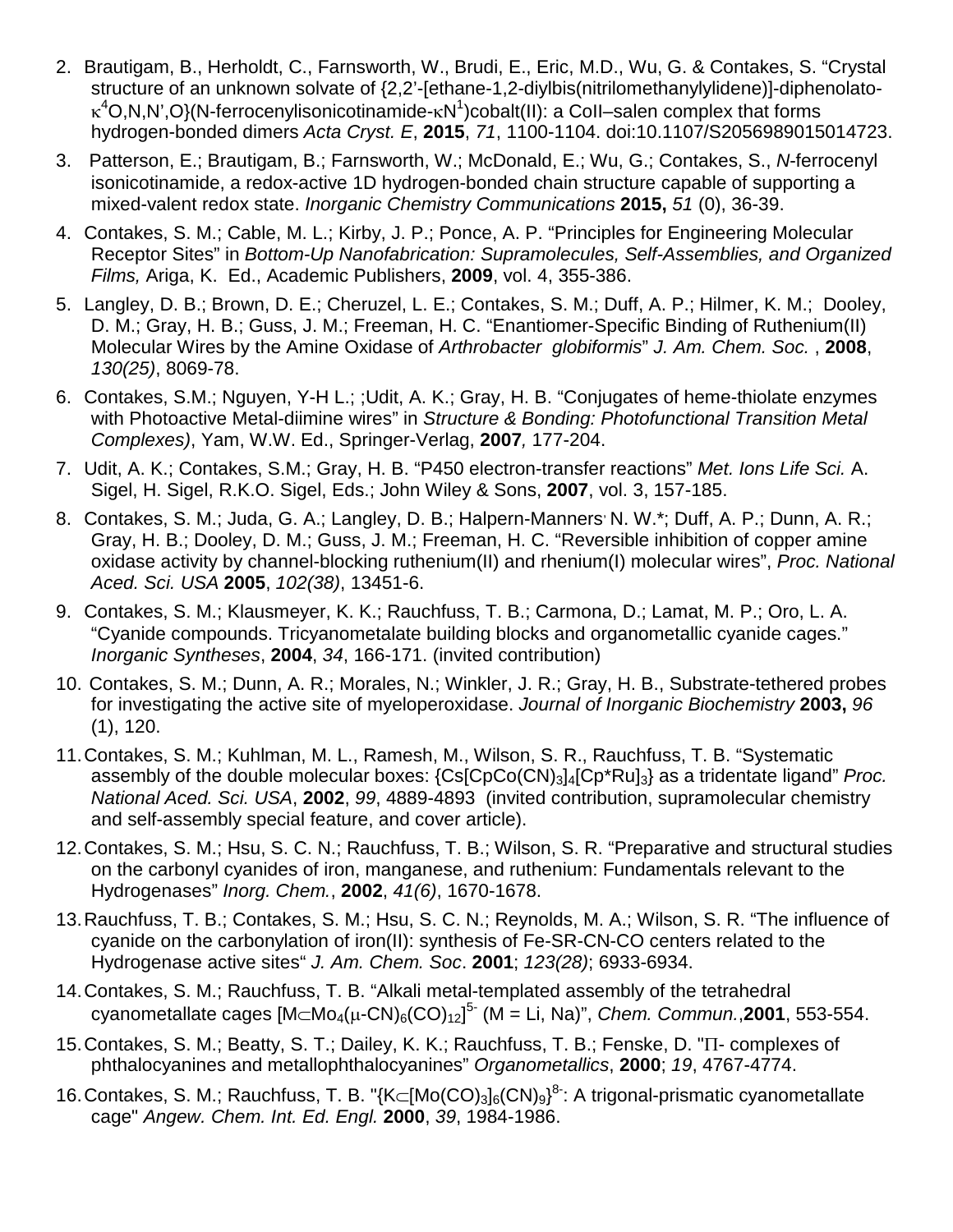- 17.Contakes, S. M.; Klausmeyer, K. K.; Rauchfuss, T. B. "Coordination solids derived from Cp\*M(CN)3 - (M = Rh, IR)" *Inorg. Chem.* **2000**, *39*, 2069-2075*.*
- 18.Schmidt, M.; Contakes, S. M.; Rauchfuss, T. B. "First generation synthetic analogues of all-Fe hydrogenases: synthesis and oxidation of Fe<sub>2</sub>(SR)<sub>2</sub>(CO)<sub>4</sub>(CN)<sub>2</sub><sup>2-</sup>" J. Am. Chem. Soc. 1999, 121, 9736-9737.
- 19.Contakes, S. M.; Schmidt, M.; Rauchfuss, T. B. "Synthesis of organometallic solids by protonation of Cp\*M(CN)3 n- (M = Rh, Ir, Ru)" *Chem. Commun.* **1999**, 1183.
- 20.Contakes, S. M.; Klausmeyer, K. K.; Milberg, R. M.; Wilson, S. R.; Rauchfuss, T. B. "The sevencomponent assembly of the bowl-shaped cages  $Cp^*$ <sub>7</sub>Rh<sub>7</sub>(CN)<sub>12</sub><sup>2+</sup> and  $Cp^*$ <sub>7</sub>Rh<sub>3</sub>Ir<sub>4</sub><sup>2+</sup>" *Organometallics* **1998**, *17*, 3633-3655.
- 21.Samuel, J.; Hurd, A. J.; van Swol, F.; Fink, L.; Douglas, J.; Brinker, C. J.; Contakes, S. "Preparation of microporous films with sub-nanometer pores and their characterization using stress and FTIR measurements" *Mater. Res. Soc. Symp. Proc.* **1996**, *431*, 185-190.
- 22.Brinker, C. J.; Wallace, S.; Raman, N. K.; Sehgal, R.; Samuel, J.; Contakes, S. M. "Sol-gel processing of amorphous nanoporous silicas: thin film and bulk" *Access Nanoporous Mater*., [Proc. Symp.] **1995**, 123-139.

## **Scientific Presentations at Professional Meetings (\* denotes undergraduate coauthors)**

- 1. Brautigam, B.\*; Patterson, E.\*; Farnsworth, W.\*; McDonald, E.\*, Wu, G.; Contakes, S. M. "Synthesis and Characterization of *N*-ferrocenyl isonicotinamide and Its Reaction with Co(salen)" 12<sup>th</sup> Southern California Conference for Undergraduate Research, California State University -Channel Islands, November 17, 2012.
- 2. Johnson, G.\*; Kuwahara, J.\*; Reinstra, A.\*; Haas, M.; Sparks, T.\*; Grossmann, E.\*; Marks, J.\*; Contakes, S.M.\* "Synthesis and Photophysical Characterization of Ruthenium-functionalized PAMAM Dendrimers" 12<sup>th</sup> Southern California Conference for Undergraduate Research, California State University - Channel Islands, November 17, 2012.
- 3. Haas, M.\*; Kuwahara, J.; Contakes, S.M. "Characterization and Separation of Photoactive Rumodified Dendrimers" 10<sup>th</sup> Southern California Conference for Undergraduate Research, Pepperidine University, November 20, 2010.
- 4. Kuwahara, J.\*; Haas, M.; Contakes, S.M. "Synthesis of Ruthenium-Modified PAMAM dendrimers" 10<sup>th</sup> Southern California Conference for Undergraduate Research, Pepperidine University, November 20, 2010.
- 5. Bernau, L.\*; Haas, M.; Contakes, S.M. "Synthesis and Characterization of the Photoactive Ligand  $\sqrt{\frac{Ru(bpy)}{2}}$ (5-pyCONHphen)]<sup>2+</sup> 10<sup>th</sup> Southern California Conference for Undergraduate Research, Pepperidine University, November 20, 2010.
- 6. Contakes, S. M.; Juda, G.; Halpern-Manners, N.\*; Dunn, A. R.; Dooley, D. M.; Gray, H. B. "Probing the active site of copper amine oxidase with nanosecond electron tunneling wires" 229<sup>th</sup> ACS National Meeting, San Diego, CA, United States, March 13-17, 2005.
- 7. Halpern-Manners, N.\*; Contakes, S. M.; Udit, A. K.; Di Bilio, A. J.; Gray, H. B.; Winkler, J. R. "Photooxidation of cytochrome P450cam using nanosecond electron tunneling wires." 229<sup>th</sup> ACS National Meeting, San Diego, CA, United States, March 13-17, 2005.
- 8. Contakes, S. M.; Dunn, A. R.; Morales, N. F.\*; Halpern-Manners, N.\*; Peng, K.\*; Winkler, J. R.; Gray, H. B. "Substrate-tethered Probes for Investigating the Active Site of Myeloperoxidase" 11<sup>th</sup> International Conference on Bioinorganic Chemistry, Caines, Australia, July 19-23, 2003.
- 9. Gray, H. B.; Dunn, A. R.; Belliston, W.; Leigh, B. S.; Contakes, S. M.; Winkler, J. R. "Electrontunneling wires for heme enzymes." 225<sup>th</sup> ACS National Meeting, New Orleans, LA, United States, March 23-27, 2003.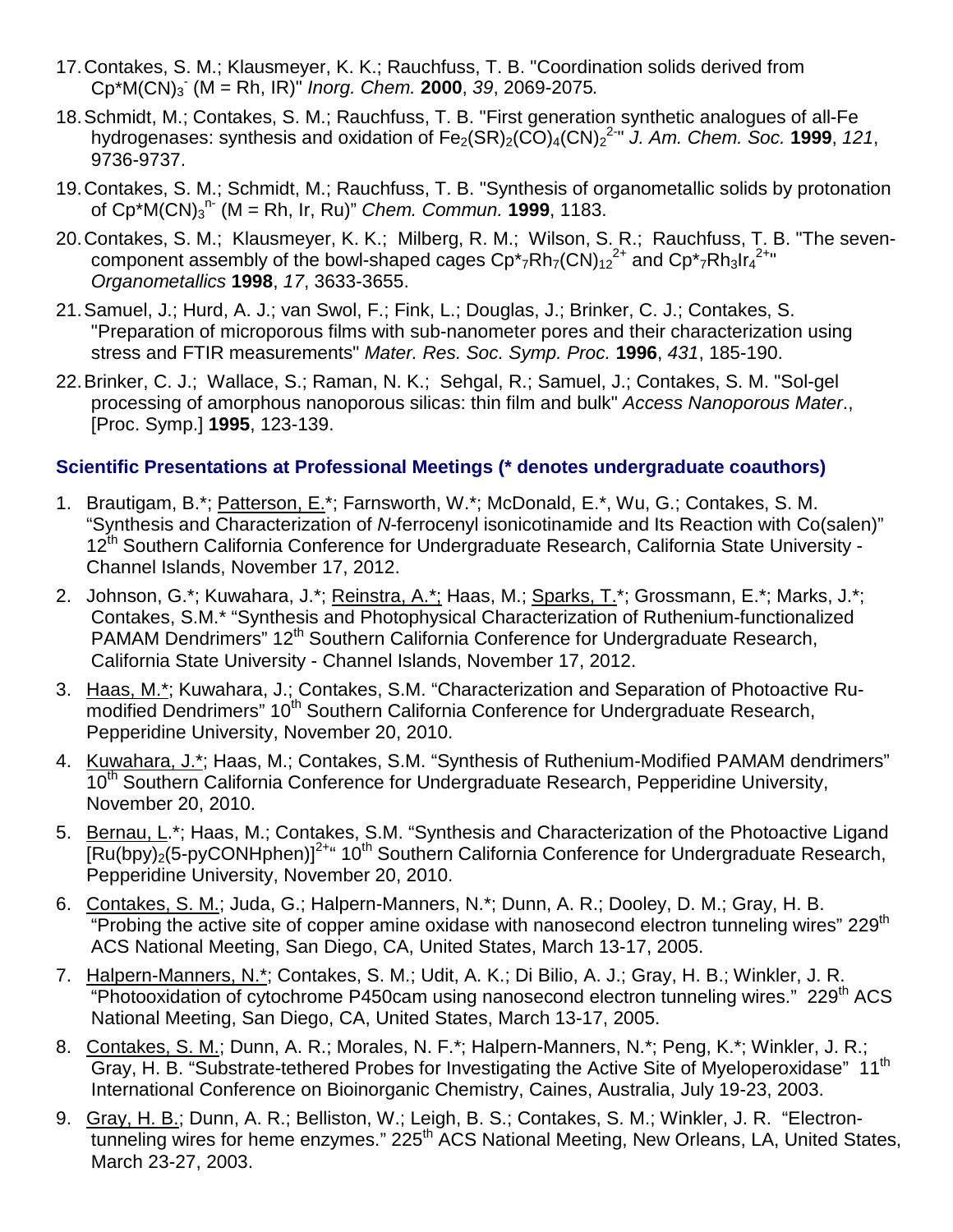- 10. Contakes, S. M.; Dunn, A. R.; Dmochowski, I. J.; Winkler, J.R.; Gray, H.B. "Probing the Active Site of Myeloperoxidase using Sensitizer-tethered Substrates" 10<sup>th</sup> International Conference on Bioinorganic Chemistry, Florence, Italy, August 26-31, 2001.
- 11. Rauchfuss, T. B.; Contakes, S. M.; Kuhlman, M. L. "Multimetallic ensembles based on tricyanometallates." 222<sup>nd</sup> ACS National Meeting, Chicago, IL, United States, August 26-30, 2001.
- 12. Hsu, S. C. N.; Contakes, S. M.; Rauchfuss, T. B. "Synthesis, structure, and chemistry of *cis* and  $trans$ <sup>[Fe(CN)<sub>4</sub>(CO)<sub>2</sub>]<sup>2</sup>, *fac*-[Mn(CO)<sub>3</sub>(CN)<sub>3</sub>]<sup>2-</sup> and related species." 222<sup>nd</sup> ACS National Meeting,</sup> Chicago, IL, United States, August 26-30, 2001.
- 13. Schmidt, M. A.; Contakes, S. M.; Rauchfuss, T. B. "Synthetic analogs of the iron hydrogenase: A link between biological and organometallic iron-sulfur chemistry."  $\bar{2}18^{th}$  ACS National Meeting, New Orleans, Aug. 22-26, 1999.
- 14. Contakes, S. M.; Klausmeyer, K. K.; Rauchfuss, T. B. "Synthesis of linear polymers, sheets, and 3-D networks based on linked organometallic cyanometallates."  $217<sup>th</sup>$  ACS National Meeting, Anaheim, Calif., March 21-25, 1999.
- 15. Schmidt, M. A.; Contakes, S. M.; Klausmeyer, K. K.; Moreland, A. C.; Rauchfuss, T. B. "Half sandwich cyanometallate chemistry" 217<sup>th</sup> ACS National Meeting, Anaheim, Calif., March 21-25, 1999.
- 16. Contakes, S. M.; Rauchfuss, T. B.; Klausmeyer, K. K. "Novel organometallic derivatives of  $p$ hthalocyanines and cyanometallates." 215<sup>th</sup> ACS National Meeting, Dallas, March 29-April 2, 1998.

## **Invited Academic Talks**

1. "Making Assemblies and Moving Electrons." University of La Verne, La Verna, CA, November 11, 2015.

## **Science & Religion and Philosophy of Chemistry Journal Articles and Book Chapters(\* denotes undergraduate coauthors)**

- 1. Contakes, S.M. "Wisdom in and for Chemistry" in *Where Wisdom Might Be Found*, Meadors, E. P. (ed.), Wipf and Stock, forthcoming 2018.
- 2. Contakes, S. M.; Jashinsky, T. "Broader Impacts and Ethical Responsibility in Military Research: The Case of Napalm" *Hyl*e - *International Journal for Philosophy of Chemistry*, **2016**, *22(1)*, 31-53. <http://www.hyle.org/journal/issues/22-1/contakes.pdf>
- 3. Contakes, S.M.; Chen, A.; Duke, R.; Thrush, A.C.; Vosburg, D.; Wickman, L. "Breaking Barriers, Ministering in Relationships, and Exemplifying the Gospel: Tips for Using Science-Faith Dialogue as an Opportunity to Promote Discipleship and Strengthen Local Churches" *God and Nature*, summer **2015**.< [http://godandnature.asa3.org/essay-breaking-barriers-ministering-in-relationships](http://godandnature.asa3.org/essay-breaking-barriers-ministering-in-relationships-and-exemplifying-the-gospel-tips-for-using-science-faith-dialogue-as-an-opportunity-to-promote-discipleship-and-strengthen-local-churches-by-stephen-contakes-et-al.html)[and-exemplifying-the-gospel-tips-for-using-science-faith-dialogue-as-an-opportunity-to-promote](http://godandnature.asa3.org/essay-breaking-barriers-ministering-in-relationships-and-exemplifying-the-gospel-tips-for-using-science-faith-dialogue-as-an-opportunity-to-promote-discipleship-and-strengthen-local-churches-by-stephen-contakes-et-al.html)[discipleship-and-strengthen-local-churches-by-stephen-contakes-et-al.html>](http://godandnature.asa3.org/essay-breaking-barriers-ministering-in-relationships-and-exemplifying-the-gospel-tips-for-using-science-faith-dialogue-as-an-opportunity-to-promote-discipleship-and-strengthen-local-churches-by-stephen-contakes-et-al.html)
- 4. Miller, Kylie; Contakes, Stephen M. "Crystallographer, Quaker, Pacifist, & Trailblazing Woman of Science: Kathleen Lonsdale's Christian Life Lived Experimentally" *God and Nature*, summer **2014**. [<http://godandnature.asa3.org/essay-crystallographer-quaker-pacifist--trailblazing-woman-of](http://godandnature.asa3.org/essay-crystallographer-quaker-pacifist--trailblazing-woman-of-science-kathleen-lonsdalersquos-christian-life-lived-experimentallyrdquo-by-kylie-miller-and-stephen-m-contakes.html)[science-kathleen-lonsdalersquos-christian-life-lived-experimentallyrdquo-by-kylie-miller-and](http://godandnature.asa3.org/essay-crystallographer-quaker-pacifist--trailblazing-woman-of-science-kathleen-lonsdalersquos-christian-life-lived-experimentallyrdquo-by-kylie-miller-and-stephen-m-contakes.html)[stephen-m-contakes.html>](http://godandnature.asa3.org/essay-crystallographer-quaker-pacifist--trailblazing-woman-of-science-kathleen-lonsdalersquos-christian-life-lived-experimentallyrdquo-by-kylie-miller-and-stephen-m-contakes.html)
- 5. Contakes, S. M. "Logical Pitfalls and Communication Gaps: Frequent Lines of Argument that Dead End the Origins Conversation" *Perspectives on Science and Christian Faith*, **2014**, *66(3)*, 174-178.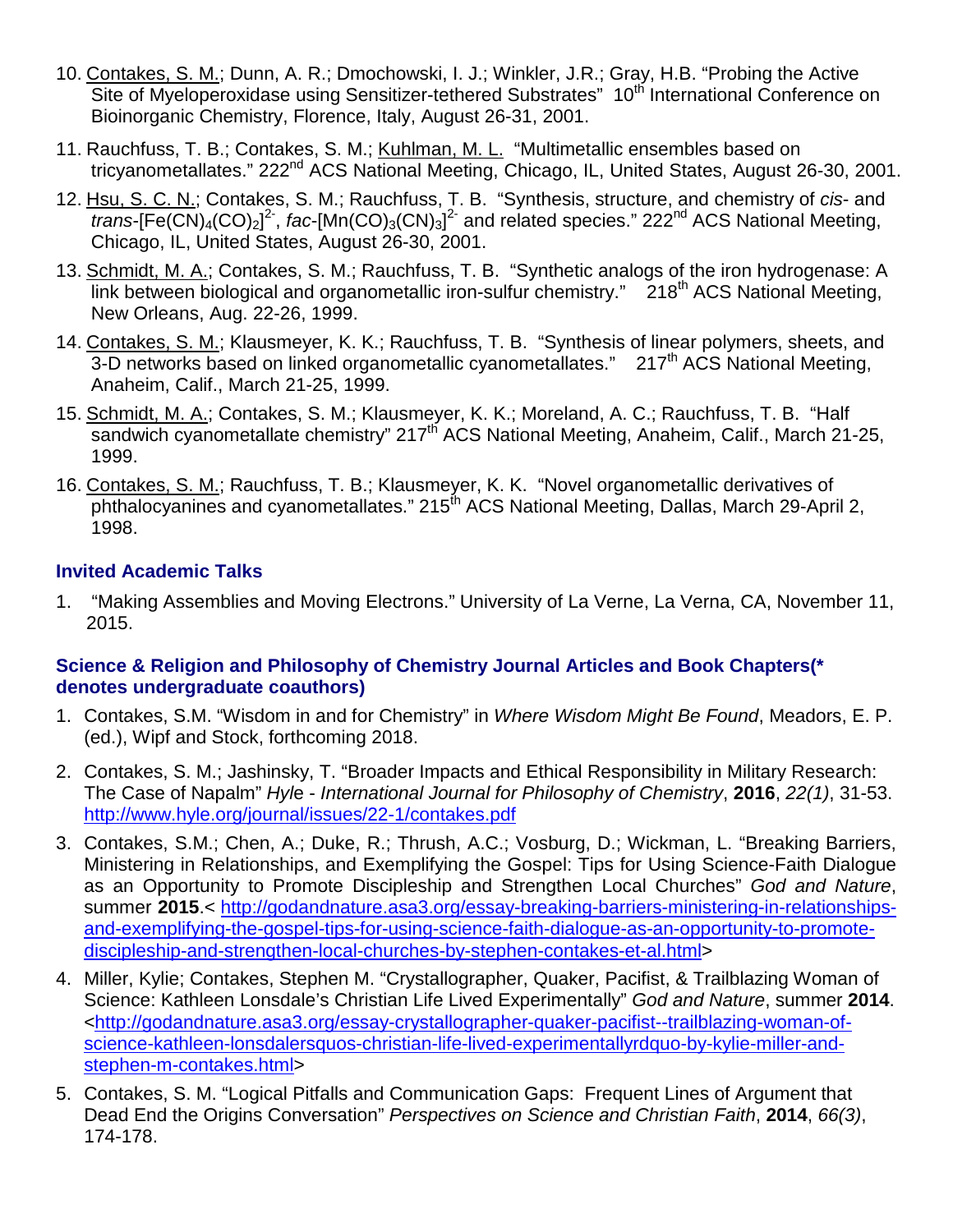- 6. Contakes, S.M.; Johnson, G.\* "Suggestions for Thinking and Talking About Science and Religion from the Soviet Resonance Controversy, a Chemical Counterpoint to Lysenkoism" *Perspectives on Science and Christian Faith*, **2013**, *65(4)*, 1 – 14.
- 7. Contakes, S.M.; Kyle, C.\* "Josiah Parsons Cooke Jr.: Epistemology in the Service of Science, Pedagogy, and Natural Theology" *Hyl*e - *International Journal for Philosophy of Chemistry*, **2011**, *17(1)*, 1-23.

## **Encyclopedia Entries & Popular book chapters**

- 1. In *30 Second Chemistry*, Tro, Nivaldo J. (ed.) Ivy Press, 2017 (forthcoming October 2017).
	- Between Small and Large Cluster chemistry
	- Biological Barriers and Long-Term Energy Lipids
	- Make it Go Catalysis and Transition Metal Catalysts
	- Materials Materials science; cement, glass
	- The Biological Blueprint Nucleic Acids
	- The Uniqueness Principle The uniqueness of 2nd row elements
	- The Workhorses of Living Things Proteins
- 2. In *The Zondervan Dictionary of Christianity and Science*, Paul Copan, Tremper Longman III, Christopher L. Reese, Michael Strauss (eds.) Zondervan, 2017.
	- Alchemy
	- Atomism
	- Behe, Michael
	- Draper, John
	- Ethics in Science
	- Faraday, Michael
	- Origin of Life
	- Peacocke, Arthur
	- Polyani, Michael
	- Schaefer, Henry F.

## **Science and Religion Book Reviews**

1. Contakes, Stephen M. "Review of Noah J. Efron, A Chosen Calling: Jews in Science in the Twentieth Century" *Perspectives on Science and Christian Faith*, **2015**, *67(1)*, 59-60.

#### **Science, Religion, and the Liberal Arts Professional Conference Papers and Presentations (\* denotes undergraduate coauthors)**

- 1. Contakes, Stephen M. "Better Things for Better Christian Living Through Chemistry? Thoughts and Questions About Chemistry's Role in Science & Religion Dialogue" Presentation at the 5<sup>th</sup> Southern California Christians in Science Winter Conference, California Baptist University, Riverside, CA, April 8, 2017.
- 2. Contakes, Stephen M. "Better Things for Better Christian Living through [al]chemistry? Reflections on Christianity's Encounter with Matter Theory & Alchemy in the 13<sup>th</sup> Century" Bridging the Two Cultures of Science and the Humanities, Center for Scholarship and Christianity in Oxford, Oxford OX2 6QB, United Kingdom, July 18, 2016.
- 3. Contakes, Stephen M. "Might it be Helpful to think of Science-Faith Dialogue as Reading and Appropriating the Text of God's Two Books in a Particular Social Context? Some thoughts on Aristotelian Matter Theory in the 13<sup>th</sup> Century" Presentation at the  $4<sup>th</sup>$  Southern California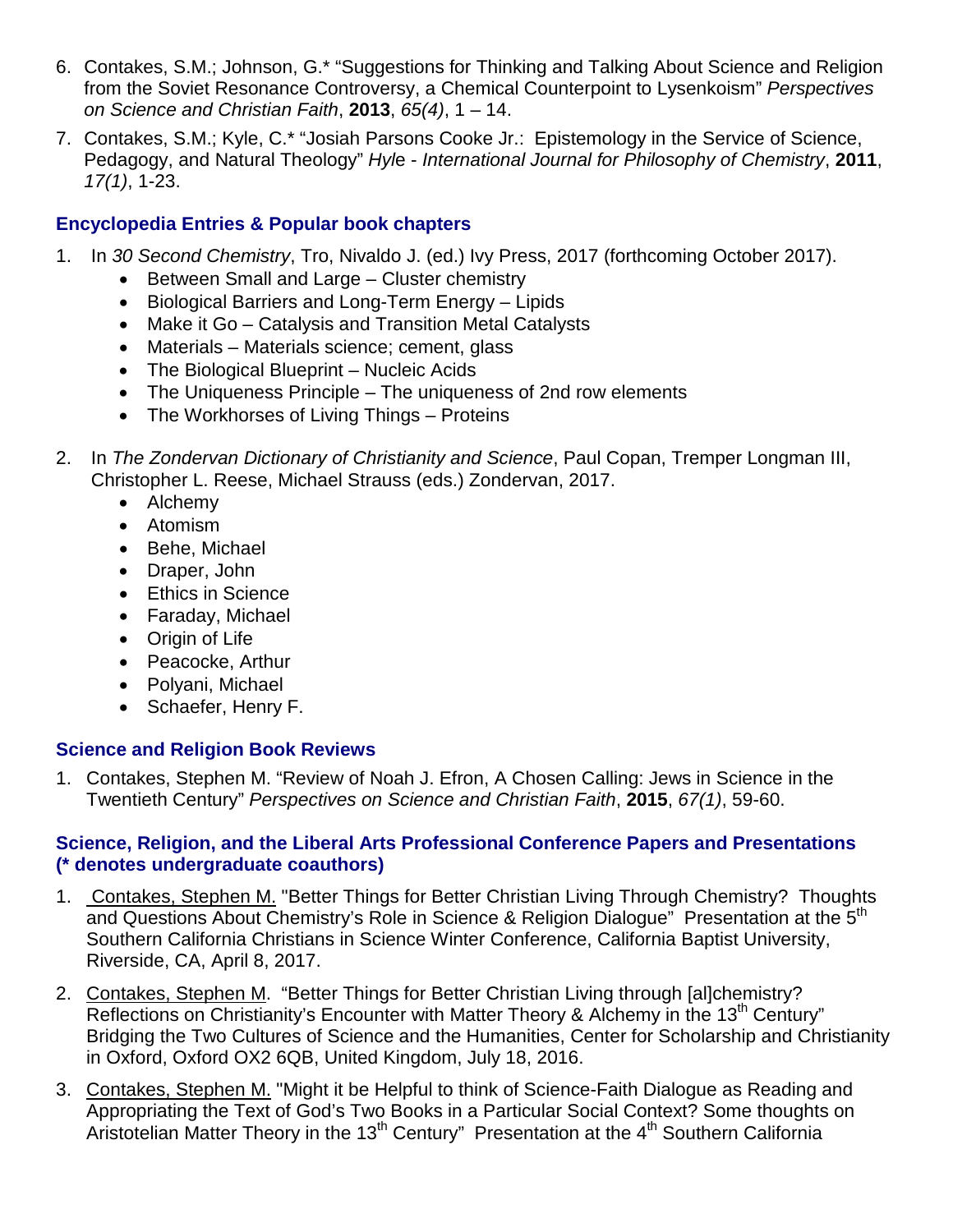Christians in Science Winter Conference, Fuller Theological Seminary, Pasadena, CA, February 27, 2016.

- 4. Fetters, Kirk\*; Mahler, Matthew; Maragliano, Rachel; Bui, Hien; Contakes, Stephen "Westmont College's Science and Faith Club" 4<sup>th</sup> Southern California Christians in Science Winter Conference, Fuller Theological Seminary, Pasadena, CA, February 27, 2016.
- 5. Contakes, S.M. "Reinforcing the Triviuum, Reimagining the Quadrivium, and Promoting the Good Life for All: Why the Sciences and Humanities Need Each Other in the Liberal Arts" 14<sup>th</sup> Annual Conference on the Liberal Arts, February 26-28, 2015.
- 6. Contakes, S.M.; Lee, M.Y. "How did the Early Church Address Seemingly Hostile Ideas about the Nature of Material Reality? The Fathers on Atoms" 3<sup>rd</sup> Southern California Christians in Science Winter Conference, Azusa, CA, February 7, 2015.
- 7. Contakes, S.M. "Suggestions for Engaging the New Atheists from the Life of Wilhelm Ostwald, Early Physical Chemistry's 'New Atheist'" 2<sup>nd</sup> Southern California Christians in Science Winter Conference, Azusa, CA, January 25, 2014.
- 8. Miller, Kylie\*; Contakes, Stephen M. "Crystallographer, Quaker, Pacifist, & Trailblazing Woman of Science: Kathleen Lonsdale's Christian Life Lived Experimentally" 2<sup>nd</sup> Southern California Christians in Science Winter Conference, Azusa, CA, January 25, 2014.
- 9. Contakes, S. M. "Lessons from Atomic-Molecular Theory: The Faith-Science Controversy that Never Was" 68<sup>th</sup> Annual Meeting of the American Scientific Affiliation, Belmont University, Nashville, TN, July 19-22, 2013.
- 10. Contakes, S. M.; Jashinsky, T.\* "Chemistry, Social Responsibility, and Modern Warfare"  $12<sup>th</sup>$ Annual Conference on the Liberal Arts, Westmont College, Santa Barbara, CA, February 21-23, 2013.
- 11. Johnson, G.\*; Contakes, S.M. "Lessons for Thinking and Talking about Science and Religion from the Chelintsev Affair, a Chemical Counterpart to Lysenkoism" 1<sup>st</sup> Southern California Christians in Science Winter Conference, Azusa, CA, January 12, 2013.
- 12. Contakes, S. M. "Fritz Haber, Chemistry, Guns, Gas, & Butter: Questions, Methods, and Dialogue at the Interface between Chemical Technology & Christian Responsibility" 1<sup>st</sup> Southern California Christians in Science Winter Conference, Azusa, CA, January 12, 2013.
- 13. Contakes, S. M. "Exploring the New Atheists with Wilhelm Ostwald: Early Physical Chemistry's 'New Atheist"" 67<sup>th</sup> Annual Meeting of the American Scientific Affiliation, San Diego, CA, July 20-23, 2012.
- 14. "Panel Discussion on Local Chapter Management: A Brief Tutorial" 67<sup>th</sup> Annual Meeting of the American Scientific Affiliation, San Diego, CA, July 20-23, 2012.
- 15. Kyle, C.\*, Contakes, S.M. "Nineteenth Century Epistemology of Science in Defense of Religious Knowledge" Philosophy among the Disciplines: Society of Christian Philosophers Mountain Pacific Regional Conference, January 13-14, 2012.
- 16. Contakes, S. M. "Chemistry as a Source of Wisdom: The Chemistry Curriculum as a Tool for Exploring Faith-Science Dialogue" 66<sup>th</sup> Annual Meeting of the American Scientific Affiliation, Naperville, IL, July 29-August 1, 2011.
- 17. Contakes, S. M. "Exploring Foundational Faith-Science Issues through Chemistry" Pedagogy of Faith in the Science Classroom, Indiana Wesleyan University, Marion, IN, June 27-29, 2011.
- 18. "Panel Discussion on 'How Far is Too Far? The Limits of Scholarship at a Confessional School'" The Path of Discovery: Science, Theology, and the Academy Christian Scholars Conference 2011, Pepperdine University, Malibu, CA, June 16 – 18, 2011.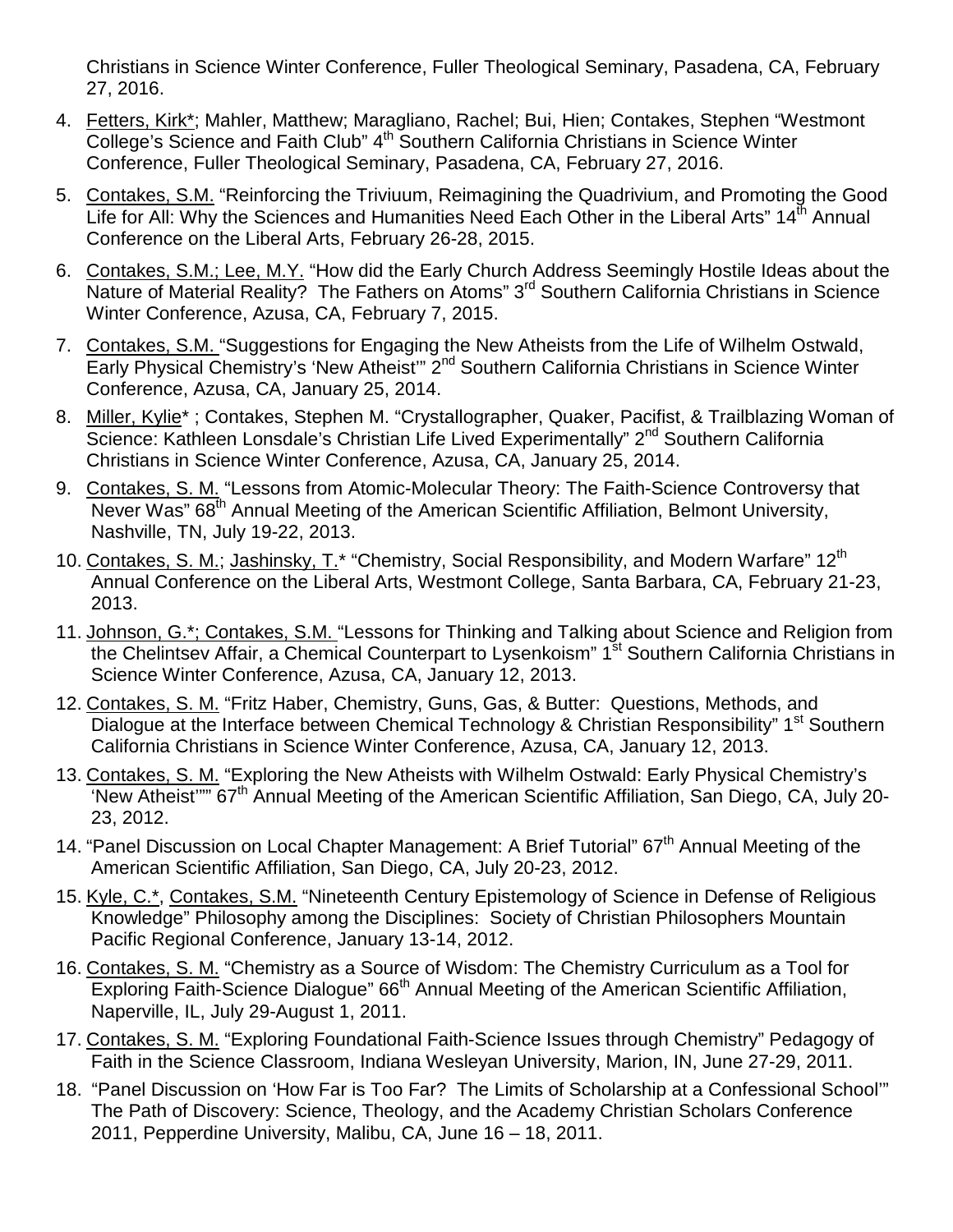## **Faith and Learning Service Articles**

- 1. Contakes, Stephen M. "Science and Faith in the Curriculum at the 2012 ASA Meeting in San Diego" American Scientific Affiliation Newsletter, October 2012.
- 2. "The Spiritual Discipline of Service and what it Means to Me" Armington News, September 2012.

## **Science and Religion Public Talks and Presentations**

- 1. "Playing with the Synthetic and the Natural: Towards a Christian Perspective on the use of Synthetic Chemicals in Industrialized Society" Trinity Lutheran Church, Santa Barbara, CA, April 24, 2016.
- 2. "What Can We Learn from Atomic Theory, the Faith-Science Controversy that Never Was" Southern California Christians in Science meeting, North Hollywood, March, 24, 2012.
- 3. Panelist, *Faraday Institute for Science and Religion Test of Faith Tour Event*, North Hollywood, CA, October 15, 2011.
- 4. "In What Sense Design? Biochemistry, Metabolism, and Life's Origin" Azusa Pacific University Common Day of Learning, 2007.

# **Institutional Talks and Presentations**

- 1. Contakes, S. M. 2016. "Why No Chemical Missions? The Chemical Enterprise and Christian Calling" Chemistry Department Chapel, Westmont College, November 2, 2016.
- 2. Taylor, Jim; Contakes, Stephen; VanderMey, Randy; Wilson, Jane "Brown Bag Conversation on Critical Thinking" Westmont College, February 24, 2015.
- 3. Taylor, Jim; VanderMey, Randy; Contakes, Stephen; Kelly, Savannah; Nazarenko, Tatiana "Approaches to Rigor and Relevance in Teaching and Learning Higher Order Thinking" Westmont College Faculty Forum, February 15, 2013.
- 4. Panelist, "Panel Review of Michael Ruse's *Can a Darwinian Be a Christian?* and Denis Alexander's *Creation or Evolution: Do we have to Choose?*" Westmont College, January 11, 2013.
- 5. Panelist, *Hosting Students in Our Homes*, Westmont College Staff Forum, November 29, 2012.
- 6. Faculty Devotional, "Messages from Missionaries for the Middle of the Semester", Westmont College Faculty Meeting, October 2012.
- 7. Panelist, *Faith Journeys and Turning Points*, Westmont College First Year Retreat, September 2012.
- 8. Panelist, Teaching at Westmont session for new faculty orientation, August 2011.

## **Workshops**

1. Taylor, Jim; VanderMey, Randy; Contakes, Stephen; Kelly, Savannah; Nazarenko, Tatiana "Rigor and Relevance in Teaching and Learning Higher Order Thinking" Westmont College, March 1, 2012.

## **Funded Grants and Program Application Acceptances**

- 1. Oxford Interdisciplinary Seminars in Science and Religion (2015-2016) "Atoms, Alchemy, and the Chemical Arts in Christian Thought and Practice: Preliminary Inquiries Relevant to the Development of a Framework for Thinking About Chemistry and the Christian Faith" Oxford-Templeton Bridging the Two Cultures of Science and the Humanities Program 2015-16.
- 2. ISSR library grant (2011). This grant, co-written with Westmont Librarian Claudia Scott, provided the Westmont library with ~250 volumes in the field of science and religion.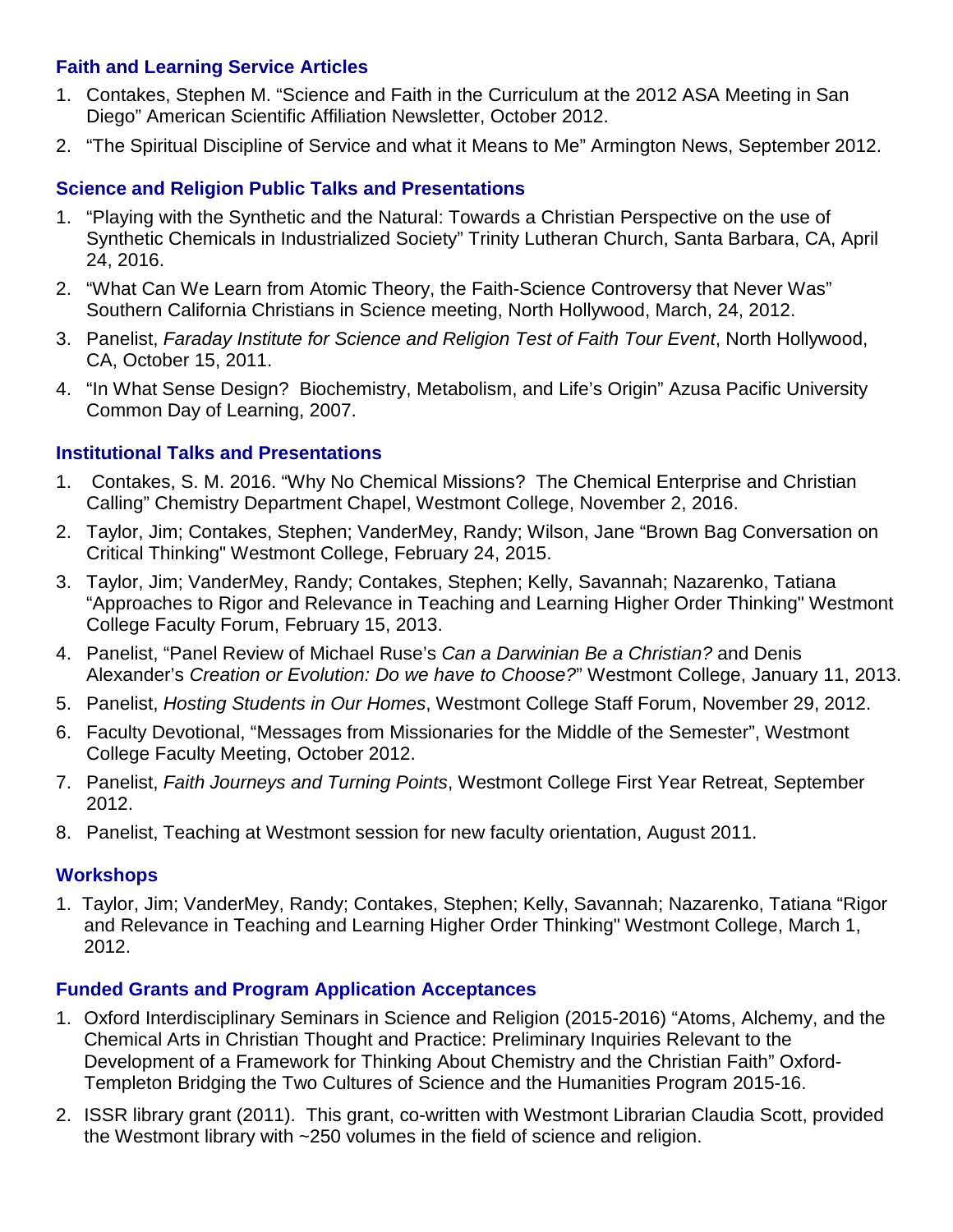3. ACS-Petroleum Research Fund, Type G Starter Grant (2008-2012) "Bio-inspired Two-site Bimetallic Hydrocarbon Activation Catalysts" ACS-PRF 47420-GB3, \$50,000.

## **Non-presenting Conference, Continuing Education, and Planning Workshop Attendance**

- 1. CcWCS workshop on Materials Chemistry and Nanotechnology, Southwestern College, San Diego, CA, June 25-30, 2017.
- 2. CCCU "Bridging the Two Cultures of Science and Religion" Writing Retreat, Cedar Springs Christian Retreat Center, Sumas, WA, June 20-24, 2017.
- 3. Liberal Arts for a Fragile Planet, Fifteenth Annual Conversation on the Liberal Arts, Gaede Institute, Westmont College, Santa Barbara, CA, March 23-25, 2017.
- 4. SCIO Visiting Scholar in Science and Religion, Bridging the Two Cultures of Science and the Humanities, Oxford Interdisciplinary Seminar in Science and Religion, 2015-2016.
- 5. MOOCing the Liberal Arts? Technology and Relationship in Liberal Arts Education, Thirteenth Annual Conversation on the Liberal Arts, Gaede Institute, Westmont College, Santa Barbara, CA, February 13-15, 2014.
- 6. CAT (Critical Thinking Assessment Test) "Train the Trainer" Workshop, Washington, DC, November 18-19, 2013.
- 7. From Christian Scholarship to Christian Pedagogy: A New Conversation in Christian Higher Education, Westmont College May Faculty Faith-Learning Workshop with James K. Smith, May 20-24, 2013.
- 8. Collegiate Learning Assessment Performance *task* Academy, San Francisco, CA, October 6-7, 2012.
- 9. Writing Across the Curriculum Workshops with Sarah Skripsky and Cheri Larsen-Hoeckley, Westmont College, Santa Barbara, CA, February 4 and June 13-14, 2012.
- 10. The Old Testament, Westmont College May Faculty Faith-Learning Workshop with Tremper Longman III, Westmont College, Santa Barbara, CA, May 21-25, 2012.
- 11. The Gendered Liberal Arts? Femininity, Masculinity, and the Future of Education. Eleventh Annual Conversation on the Liberal Arts, Gaede Institute, Westmont College, Santa Barbara, CA, February 24-25, 2012.
- 12. What Works in STEM Education? A Southern California Project Kaleidoscope (PKAL) Regional Network Conference, Pomona College, Claremont, CA, January 21, 2012.
- 13. The Art of Managing Difficult Conversations in the Classroom Workshop with Hilda Hernández-Gravelle, Westmont College, Santa Barbara, CA, November 12, 2011.
- 14. Responding to Student Writing Workshop with Sarah Skripsky and Cheri-Larsen Hoeckley, Westmont College, Santa Barbara, CA, November 2, 2011.
- 15. Science and Scripture: Interpreting the Information, American Scientific Affiliation Workshop with John Walton, Kevin Van Hoozer, Del Ratsch, and Denis Lamoureux, Naperville, IL, July 29- August 1, 2011.
- 16. Westmont College May Faculty Faith-Learning Workshop with Dallas Willard, Westmont College, Santa Barbara, CA, May 23-27, 2011.
- 17. Council on Undergraduate Research (CUR) Dialogues Conference, Washington, DC, February 24-26, 2011.
- 18.The New Testament for Today's Christian Educator, Westmont College May Faculty Faith-Learning Workshop with Robert Gundry, Westmont College, Santa Barbara, CA, May 17-21, 2010.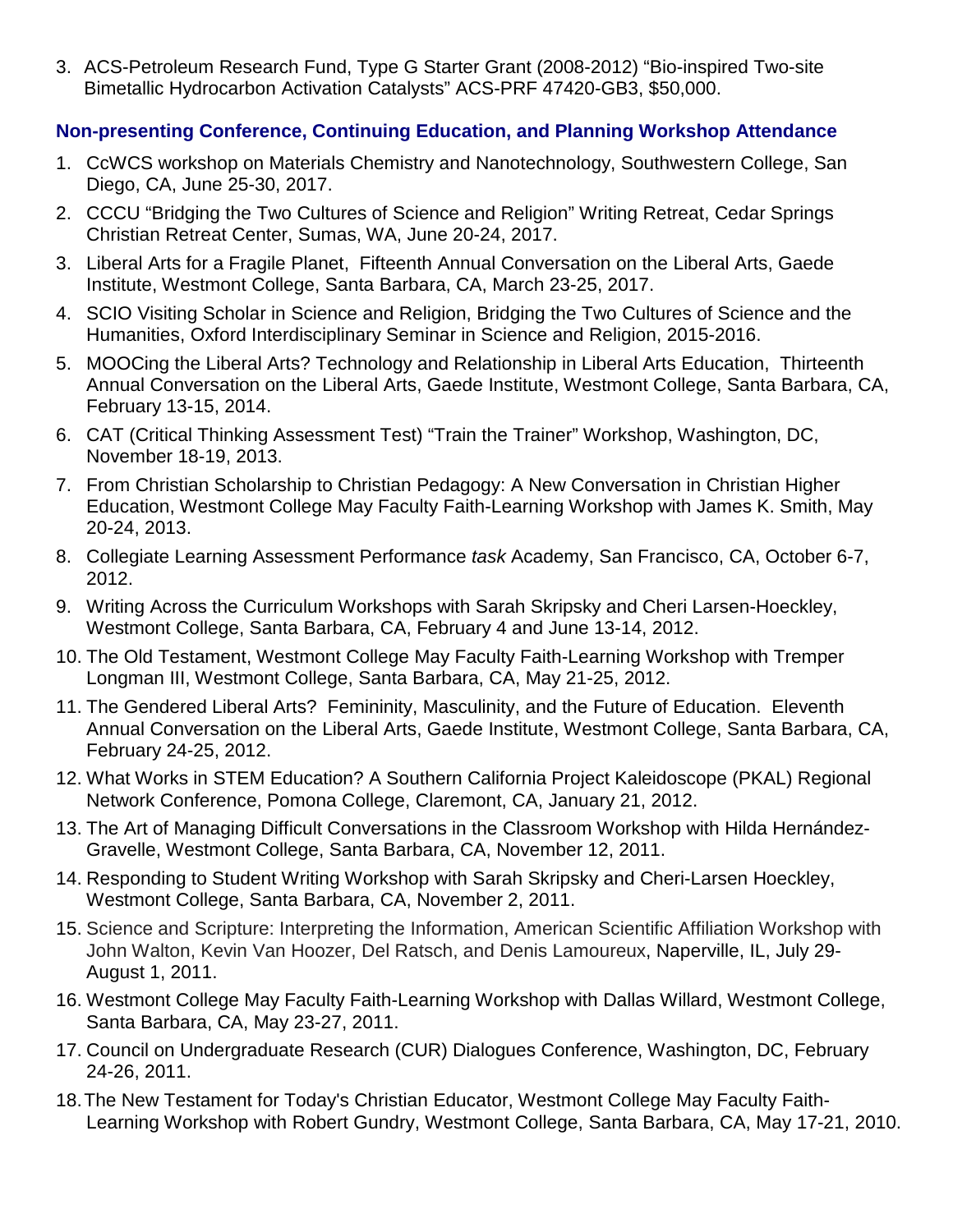- 19.The Liberal Education of Students of Faith. Ninth Annual Conversation on the Liberal Arts, Gaede Institute, Westmont College, Santa Barbara, CA, February 26-27, 2010.
- 20.Theological Hermeneutics in the Disciplines, Westmont College May Faculty Faith-Learning Workshop with Kevin Van Hoozer, Westmont College, Santa Barbara, CA, May 14-20, 2008.